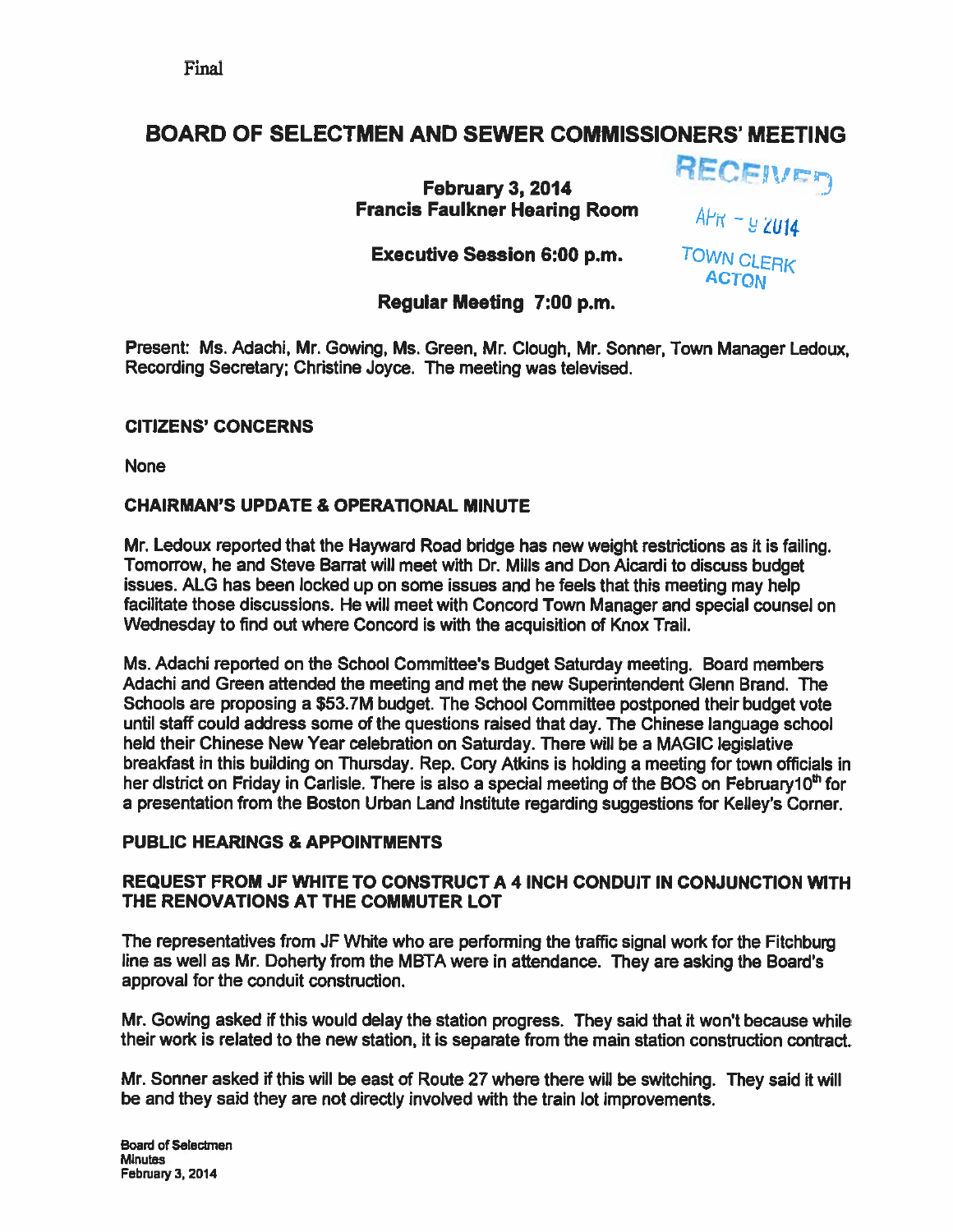Final

Mr. Sonner - Moved to approve with the recommendations from the Town Engineer addressing the issue of signal connectivity as outlined in the Engineering Department's memo. Mr. Gowing seconded. UNANIMOUS VOTE

#### MINUTEMAN VOCATIONAL TECHNICAL SCHOOL UPDATE

Nancy Banks, the Acton representative to the Minuteman School Committee, formally requested that at Town Meeting, the BOS recommend the propose<sup>d</sup> regional agreemen<sup>t</sup> passe<sup>d</sup> by the Minuteman school committee. At this year's annual town meeting, there will be two warrant articles pertaining to Minuteman: the annual budget and the revised regional agreement. The School committee approved <sup>a</sup> new regional agreement. Now all 16 towns in the region must vote for the agreemen<sup>t</sup> at their town meetings.

The new agreemen<sup>t</sup> is designed to right size the district, to make it easier for towns to leave the region, and to make it more attractive for towns to join the region. Under the agreement, the school committee member will have weighted votes based on <sup>a</sup> 4-year rolling enrollment average. The agreemen<sup>t</sup> changes the formula for calculating capital costs and changes the method for incurring debt. The Board of Selectmen in each town will now appoint the school committee member instead of the moderator, as is the case in some communities. Nancy said that the agreemen<sup>t</sup> is not perfect but will address many of their current issues. She feels that the impact to Acton is small and ft gives the region <sup>a</sup> path to better meet the students' needs.

Mr. Sonner thanked Nancy for providing the flow chart as it made the changes easier to understand. He asked how they would handle staggering the school committee members' terms with the changes under the agreement. Nancy said that anyone in the middle of their term will continue to the end of the term.

Mr. Clough asked what the AB school district's involvement is in sending AB students to Minuteman. Nancy said that ideally it's <sup>a</sup> collaborative effort between Minuteman and the school districts and she said that they work together to market the school to students. The students themselves are the ones who have to apply. Mr. Clough asked if they had approached nonmember communities to see if the changes to the agreemen<sup>t</sup> would make it more palatable to join. Nancy said that they have not at this time.

Mr. Gowing asked if anyone told the Moderator he will not have the power to name the school committee member. Mr. Ledoux said they hadn't and he noted that the town charter will need to be changed to reflect this.

Ms. Green asked if Nancy knew the number of communities looking to ge<sup>t</sup> out of the district. She does not at this time. Ms. Green urged them to publicize and to do marketing for the school.

Ms. Adachi asked about the per student cost for the school. Ms. Banks said it is \$19,000 <sup>a</sup> year.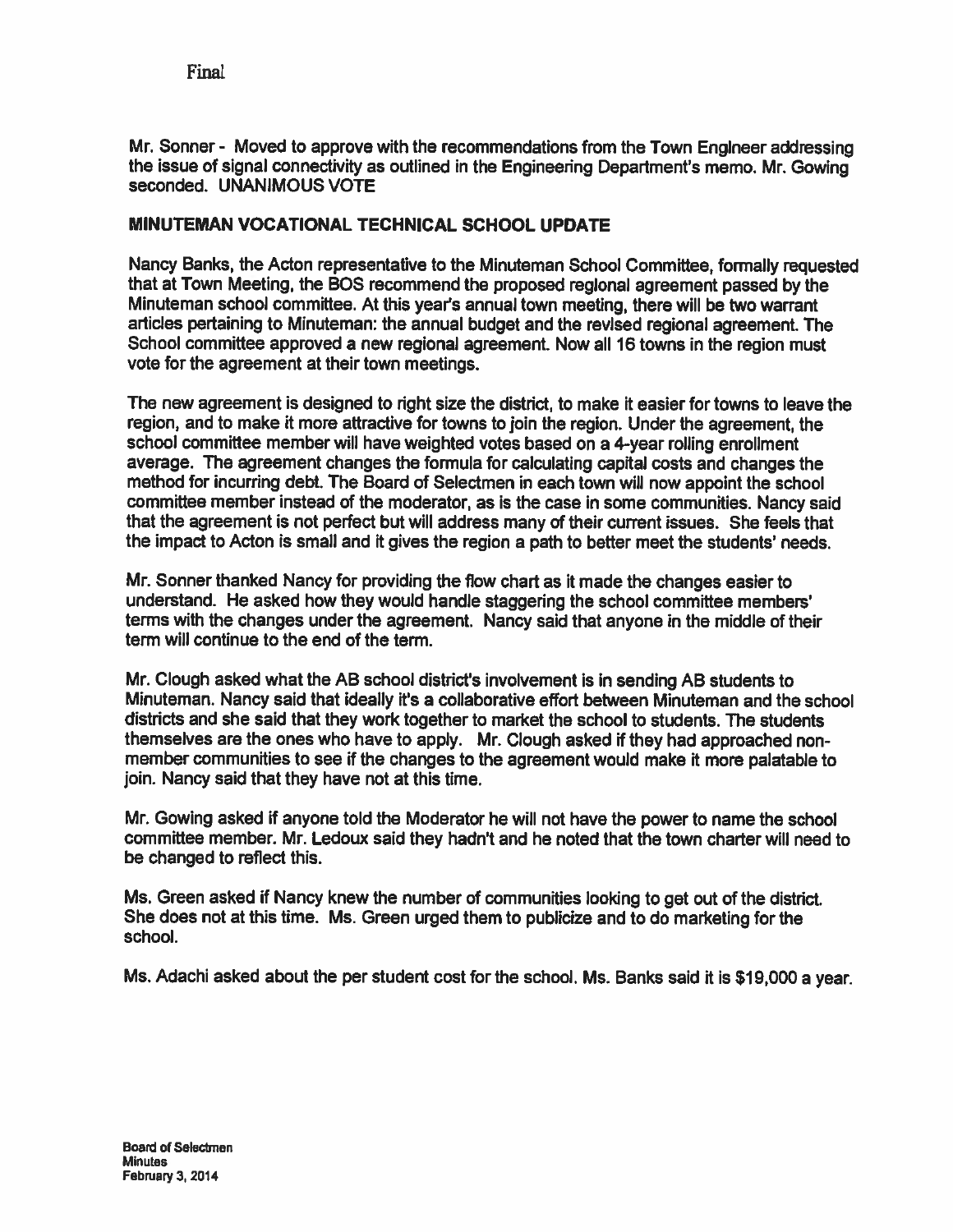Final

#### SELECTMEN'S BUSINESS

#### FY15 BUDGET DISCUSSION

The Town Manager gave an update on the FY'15 budget and presented the new proposal, which reflects the net effect of regionalization, outlines the subsidies, OPEB contribution, and the proposed capital costs. He asked if he should pu<sup>t</sup> OPEB in the operating budget.

Mr. Sonner said he wasn't sick about hearing about the impact of regionalization and thought we should keep those numbers separate so it's clear to town meeting voters. He was also ok with putting OPEB in the operating budget, but wanted it to be the same way the schools do it so it's easy to follow. He had reservations with the proposal to purchase and renovate the Harris Street property as we have not finalized the space plan.

Mr. Clough agreed with Mr. Sonner on how to lay out the school and OPEB costs. He asked if the OPEB number included the added personnel. Mr. Ledoux said that number reflects the town's portion of the \$1.1M OPEB contribution agreed to at ALG and that there is a separate line item for the OPEB surcharge in the operating budget.

Mr. Gowing said we should break out OPEB separately.

Ms. Green agreed with Mr. Gowing, and agreed that Harris Street is still unresolved.

Ms. Adachi would like to see OPEB in <sup>a</sup> line item and was pleased that we are being proactive about this but felt that the message may not have been absorbed on the school side.

Mr. Clough said he wanted to take Harris Street off if we were voting on <sup>a</sup> bottom line budget.

Mr. Gowing did not want the \$440k for Harris Street in the budget. There was some discussion, but general consensus on this point. Mr. Gowing noted that if we back out the Harris St. costs, the budget increase from FY'14 to FY'15 would now be 2.7%.

Mr. Sonner — Moved to recommend budget \$30,999,300 for FY15. Mr. Gowing second, UNANIMOUS VOTE.

#### POST OFFICE CROSSING

Ms. Adachi outlined the issue of the developers preliminary plan. She noted that in 2012, the BOS provided <sup>a</sup> letter of suppor<sup>t</sup> for the original application. The Department of Housing and Community Development approved the plan last August. There are still issues remaining with the septic system plan not being submitted. Storm water managemen<sup>t</sup> will drain to underground filtration in zone 2 which is <sup>a</sup> concern of the Water District. There is also no landscaping plan, which is <sup>a</sup> requirement of 40B filing. There are concerns with residents trespassing on land belonging to the Water District and abutter Brewster Conant. The abutter will not provide an easement for sidewalks and will not allow <sup>a</sup> sidewalk on his property on Brook Street. Planning commented that there is not an optimal access to amenities. ACHC met with the developer last month, which reassured them that this is the same project presented to ACHC earlier. Ms. Adachi said that we should have DRB review the plan, including the landscaping plan. We should also address the issue of zoning as this will be another case of residential use in light industrial zone.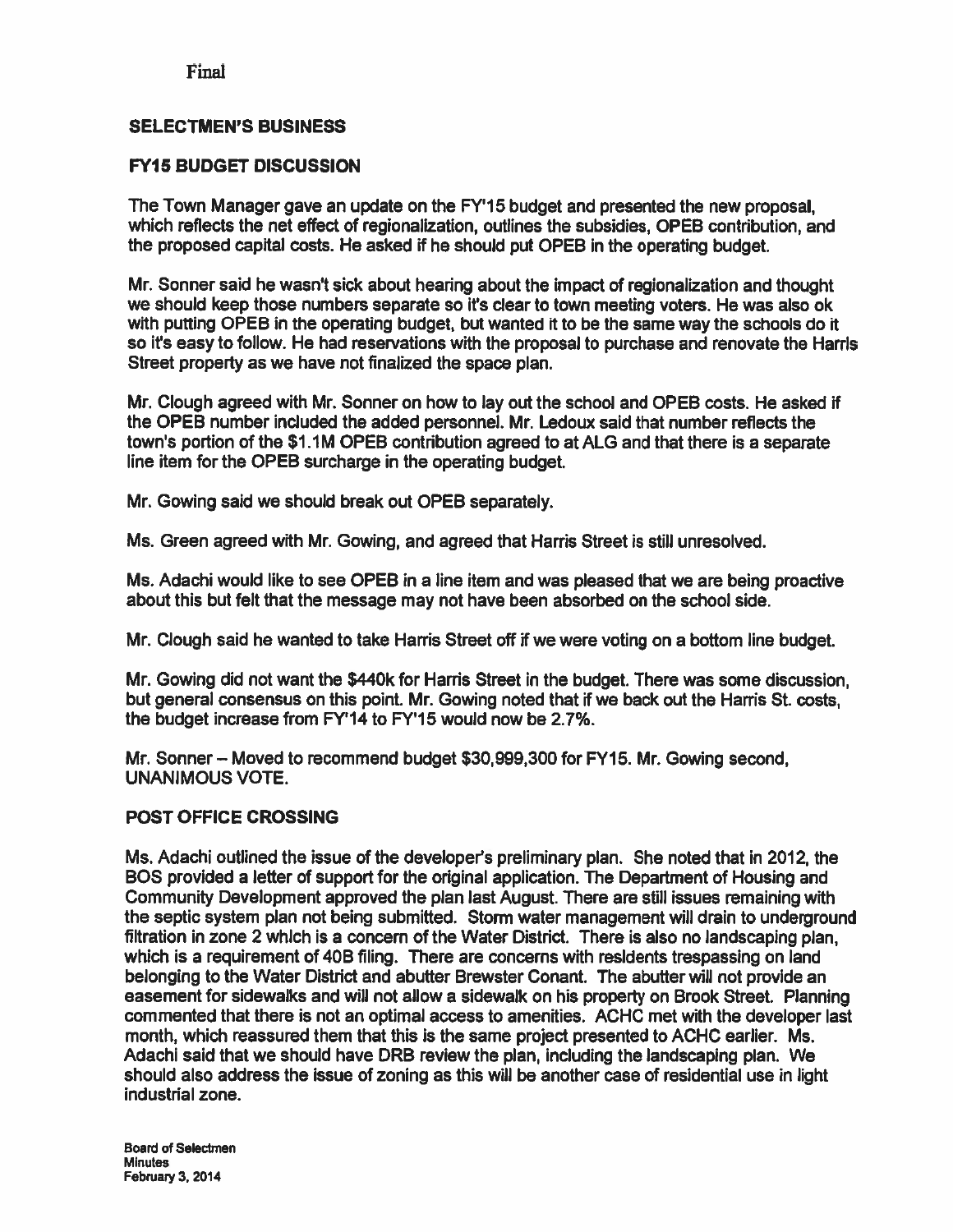Ms. Green said she thought the board should withhold its suppor<sup>t</sup> for now as there are too many outstanding issues. Open space Issues are concerning to her and no green space is provided for the residents.

Mr. Gowing would not approve moving forward considering the lack of materials and the applicant's history of not supplying information in <sup>a</sup> timely manner. He recommended that we send them away to gather information and come back to us.

Mr. Clough said that the DRB had done <sup>a</sup> good job reviewing this proposal before. He said the zoning issue and the lack of open space also concerns him.

Mr. Sonner agreed that we need to withhold comments as other boards and town staff have raised <sup>a</sup> number of issues. The light industrial zoning is the biggest concern to him.

Mr. Sonner — Recommended that we send ZBA feedback with the following items: that we ask to have Design Review Board look at the proposal once the <sup>p</sup>lans are complete to note any changes since they last reviewed it, that we note that the light industrial zoning is an issue, that we will review this proposal again once it is complete, and that Ms. Adachi will include in the letter the concerns raised by other town boards and staff. Ms. Green — second. UNANIMOUS VOTE

#### SELECTMEN'S REPORTS

Mr. Sonner — nothing to repor<sup>t</sup>

Mr. Clough — Finance Committee met, which we already discussed earlier in the meeting. The DRB will take up the new site permit for the space on Great Road across from the Credit Union.

Ms. Adachi — The Acton Water District was meeting tonight; the Land Stewardship committee is now on Facebook; the regional finance oversight committee met recently and continued reviewing the regional school's finances.

Mr. Gowing - ALG — additions to the spreadsheet were questioned on both sides (school and town). We're trying to come up with easier ways to introduce new expenses andlor savings.

Cemetery Commission — Cemetery Commission met to discuss the repurposing of 2 old warrant articles to offset the cost of acquiring 66 Harris St. They requested additional time to consider it and will decide at their next meeting as they didn't have their full contingent of members.

MPO – the discussion of what will appear on this year's TIP and LRTP were discussed. The decision to finalize the projects to be recommended going forward will be discussed in the February through May timeline. I'll notify people when there is an opportunity for public input.

MMA – Robert DeLeo, Speaker of the House, spoke to the Governor's budget and said that the cities and towns would ge<sup>t</sup> <sup>a</sup> better deal from the legislature. I attended <sup>a</sup> seminar on hoarding that was very informative

Ms. Green — She attended budget Saturday at the schools, which we already discussed.

#### CONSENT

Ms. Adachi held #6: the Garden Club's reques<sup>t</sup> to place signs on the Town Common. A town common policy has been pending and she found it was going to be more complicated than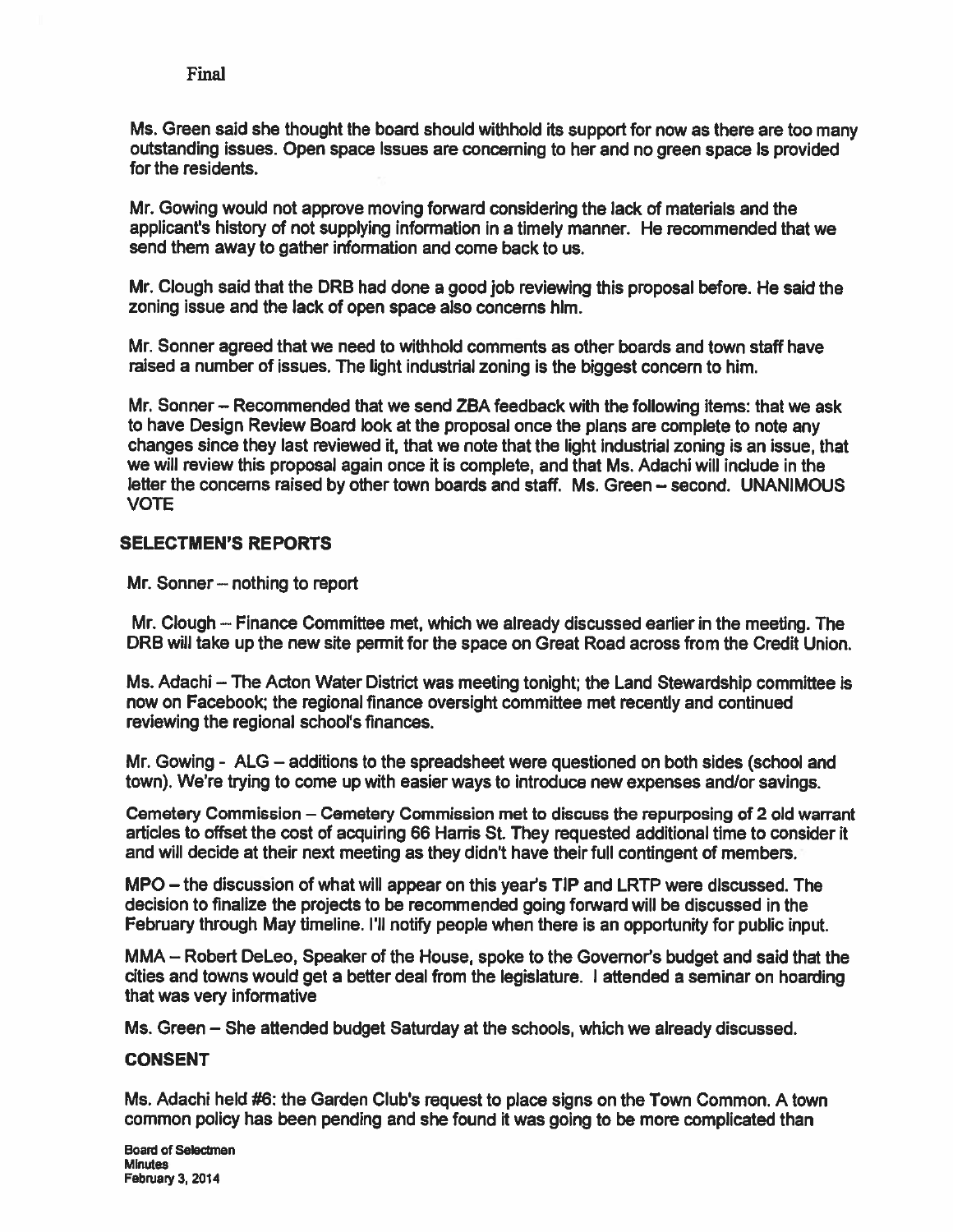Final

initially anticipated. She will meet with the Planning Department and Municipal Properties on this issue.

Mr. Sonner moved to approve the Consent Items. Mr. Gowing seconded. UNANIMOUS VOTE

Recd

**ding Sectv** 

K25.92

**Date**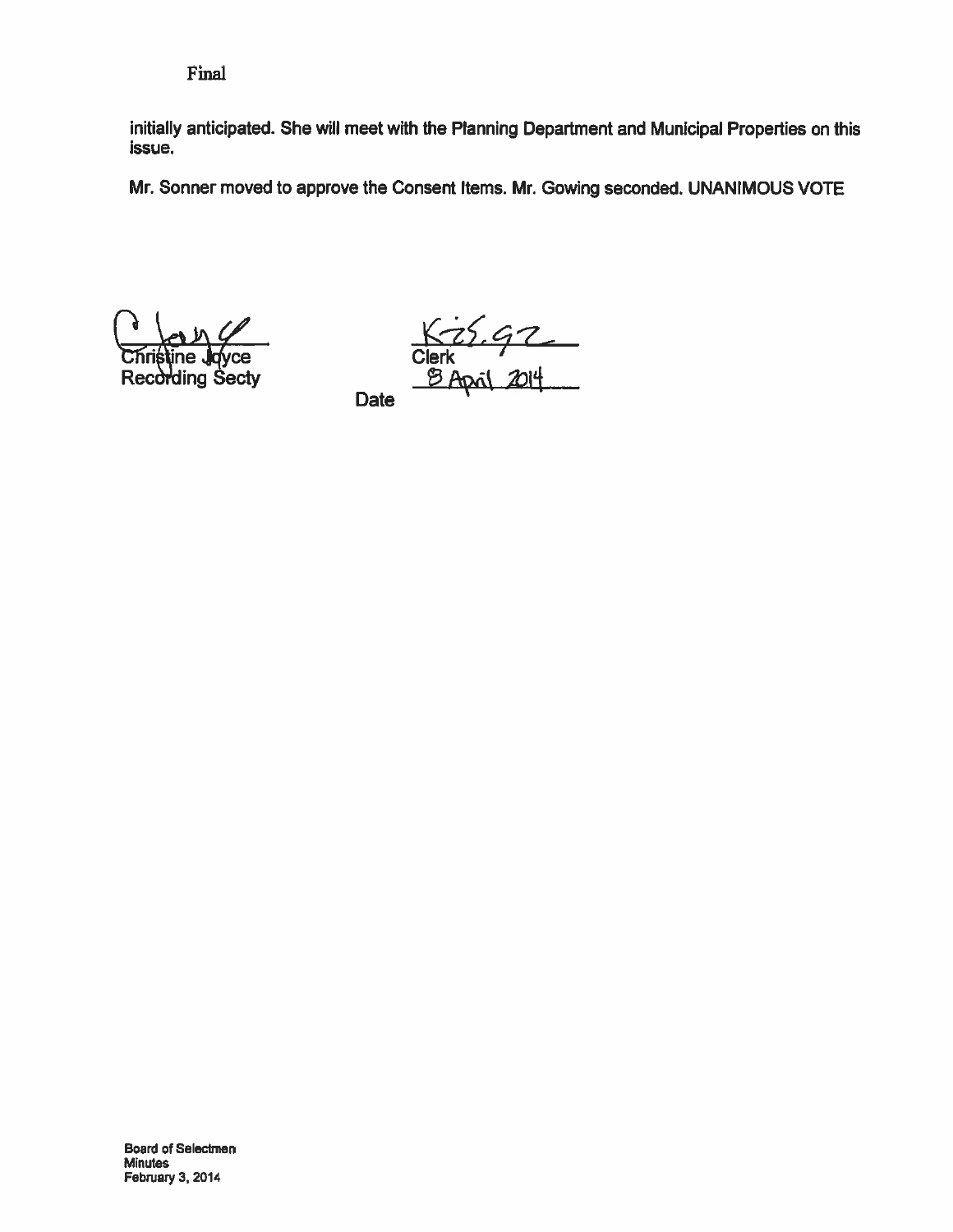# BOARD OF SELECTMEN & SEWER COMMISSIONERS' MEETING AGENDA February 3, 2014 7:00 P.M.

Francis Faulkner Hearing Room Executive Session 6:00 p.m.

Regular Meeting 7:00 p.m.

6:00 There will be <sup>a</sup> need for an Executive Session The Selectmen will discuss the exchange of certain real property being negotiated with the Regional School District

## I. CITIZENS' CONCERNS

×.

 $\sim$ 

## **II. PUBLIC HEARINGS AND APPOINTMENTS**

- 1. 7:05 CHAIRMAN'S UPDATE/OPERATIONAL MINUTE The Chairman will briefly update the Board. The Town Manager will provide <sup>a</sup> brief report.
- 2. 7:10 REQUEST FROM JF WHITE TO CONSTRUCT 4 INCH CONDUIT IN CONJUNCTION WITH THE RENOVATIONS AT THE COMMUTER LOT See enclosed materials

#### 3. 7:15 MINUTEMAN VOCATIONAL TECHNICAL SCHOOL UPDATE FROM NANCY BANKS, ACTON'S REPRESENTATIVE

#### SELECTMEN'S BUSINESS

- 4. BOARD OF SELECTMEN VOTE RECOMMENDED FY15 BUDGET
- 5. POST OFFICE CROSSING COMMENTS/DISCUSSION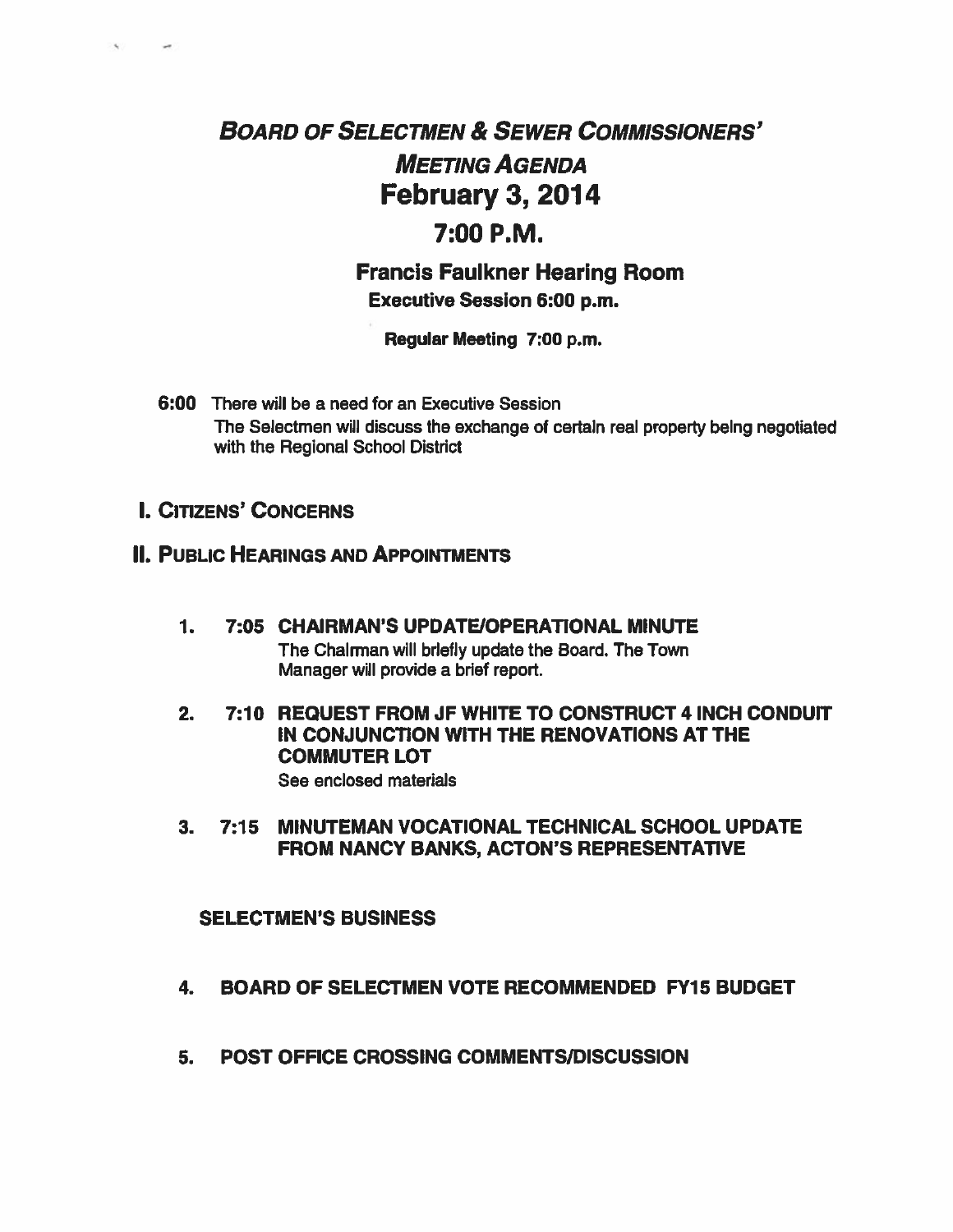#### SELECTMEN'S REPORTS

#### III. CONSENT AGENDA

6. REQUEST FROM THE ACTON GARDEN CLUB TO USE THE TOWN COMMON FOR THEIR ANNUAL PLANT SALE, MAY17, 2014 See enclosed materials

#### 7. ACCEPT GIFT, RECREATION

Please find <sup>a</sup> gift of \$10,000.00 from the Steinberg Lalli Charitable Foundation to be used to suppor<sup>t</sup> the 2014 Summer Concert Series at NARA

#### 8. ACCEPT GIFT, RECREATION

Please find <sup>a</sup> gift valued at \$2,800 from Dunkin Donuts/Big Fish Promotions for goods and services for use at the Winter Camival

#### 9. ACCEPT GIFT, RECREATION

Enclosed find <sup>a</sup> gift of \$2,500 from Sorrento's Pizza (Salerno's Restaurant) to be used to suppor<sup>t</sup> the 2014 Summer Concert Series at NARA

## 10. ONE DAY LIQUOR LICENSE, NARA PARK, PELAGIC SAILING CLUB ANNUAL CLAM BAKE PICNIC

See enclosed materials

#### 11. DISPOSAL OF OBSOLETE MATERIALS, MEMORIAL LIBRARY

See enclosed materials

#### ADDITIONAL INFORMATION

See enclosed correspondence that is strictly informational and requires no Board action

#### FUTURE AGENDAS

To facilitate scheduling for interested parties, the following items are scheduled for discussion on future agendas. This is not <sup>a</sup> complete agenda

FEBRUARY 24 MARCH 10

Panera Bread Site Plan #3/5/13-441 252 Main St. (request for withdrawal)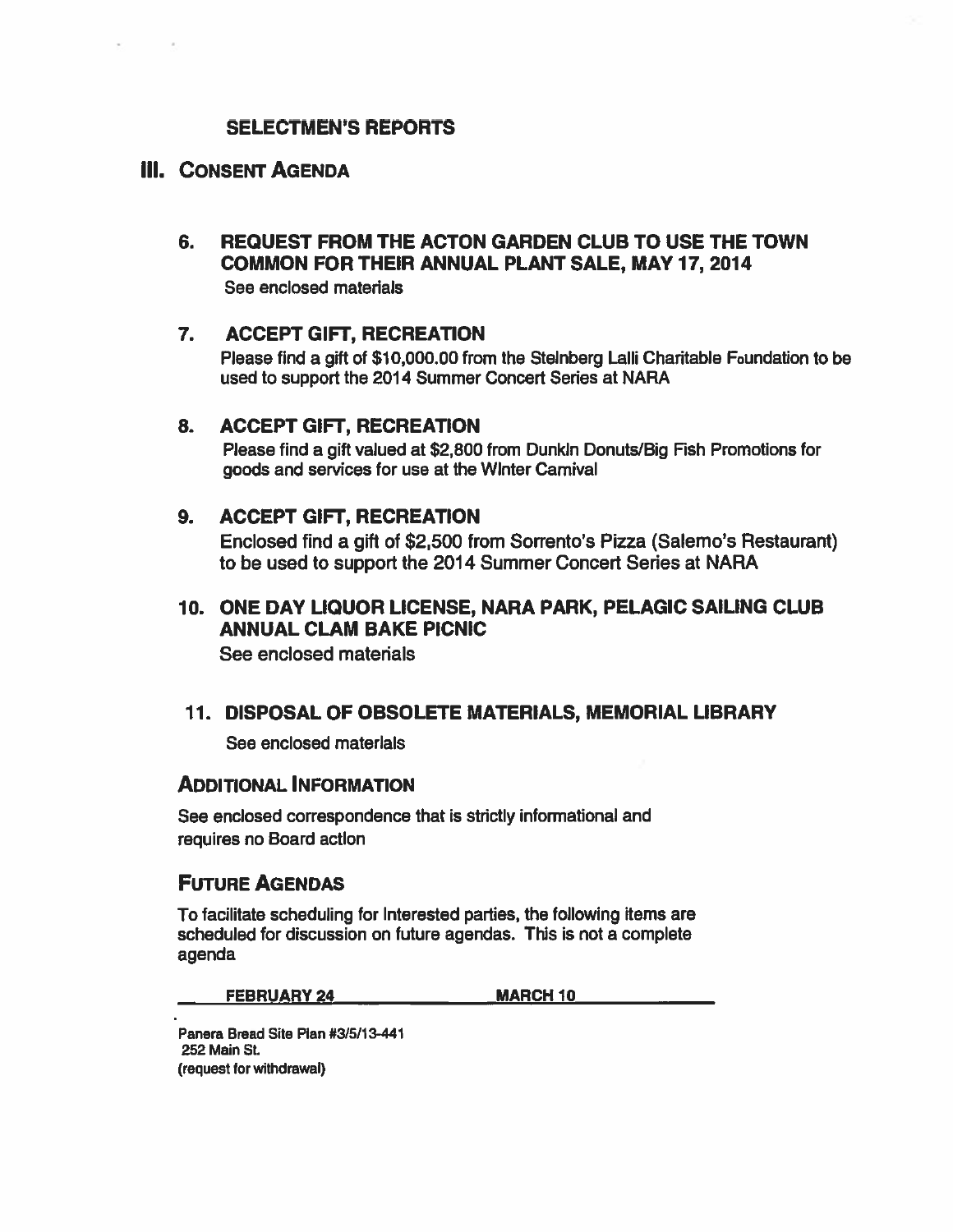#### PENDING MINUTES PENDING COMMITTEE APPOINTMENTS

 $\bullet$ 

 $\sim$ 

ú.

Sherman Smith — Land Stewardship - Sent to VCC 1/22 Brad Graham — sent to VCC — Historical Commission January 6, 11, 27, 2014 **Hongyu Lio sent to VCC** – Economic Development Connie Ingram — Sent To VCC — Cemetery Commissioner Vandama Shanna — Interested in sustainable housing — applicant will sit in on committee's to see what she feels would be appropriate for her interests

#### INTERVIEWED BY VCC

Robert Skiiling - Senior Center Study Committee Chris Hamilton — Senior Center Study Committee Margaret Fianary— Senior Center Study Corn.